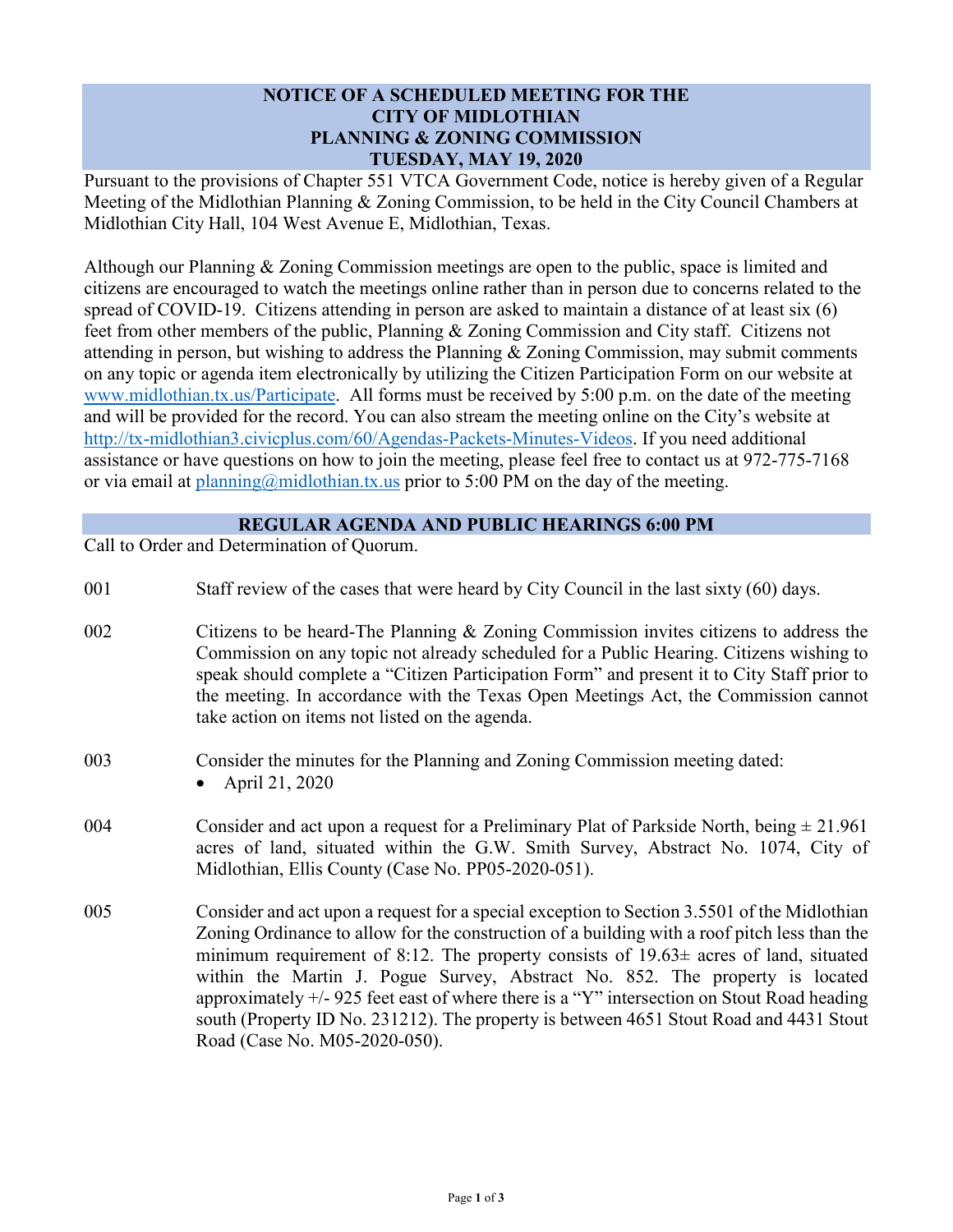- 006 Consider and act upon a special exception in accordance to Section 7.13 of the Subdivision Ordinance from Section 3.16 "Dedication" and Section 4.14 "Final Plats" of the Subdivision Ordinance pertaining to right-of-way (ROW) dedication on Apple Court and Apple Lane. The property is approximately +/-9.43 acres and is within the Martha Brenan Survey, Abstract No 43 (commonly known as 910 Apple Court) (Case No. M06-2020- 060).
- 007 Conduct a public hearing and consider and act upon an ordinance by amending various exhibits to Ordinance No. 2019-62 establishing Urban Village Planned Development District No. 124 (UVPD-124). The property is located at 111 S. 7th Street (Case No. Z16- 2020-53).
- 008 Conduct a public hearing and consider and act upon an ordinance by changing the zoning of 40.399± acres in the R. Hosford Survey, Abstract No. 533, C. Jenkins Survey, Abstract No. 555, R.A. Bullock Survey, Abstract No. 556, B.F. Witherspoon Survey, Abstract No. 1180, as described in Exhibit "A-1" hereto from Single Family-Three (SF-3) Zoning District to Planned Development District No. 62a (PD-62a); Amending the development regulations and additional amenities as adopted by Ordinance No. 2014-48. The property is located at the west ends of Walnut Lane and Clancy Lane, between South Walnut Grove Road and Eastgate Road (Case No. Z11-2020-035).
- 009 Conduct a public hearing and to consider and act upon an ordinance relating to the use and development of 21.59± acres out of the William W. Rawls Survey, Abstract No. 915, generally depicted in Exhibit "A" hereto, by changing the zoning from Agricultural (A) District and Single Family-One (SF-1) District to Planned Development District No. 130 (PD-130) for Multi-Family Residential Uses and Community Retail (CR) uses; adopting development and use regulations for PD-130. The property is generally located at the southwest corner of FM 663 and Autumn Run Drive (Case No. Z15-2020-052).
- 010 Conduct a public hearing and consider and act upon an ordinance amending Section 2.04 "Use Tables," Subsection (a) "Residential Uses" by amending where Secondary Dwelling Units may be located by right; amending Section 3.5700 "Secondary Dwelling Units" by amending the development regulations and standards for Secondary Dwelling Units (Case No. OZ02-2020-057).
- 011 Review and discuss the City of Midlothian Downtown Plan, including a Downtown Vision, Vision Statement, Goals and Objectives, Land Use and Character Plan, and an Action Plan; and providing for an effective date (Case No. M07-2020-061).

## **MISCELLANEOUS DISCUSSION**

- Staff and Commissioner Announcements
- Adjourn